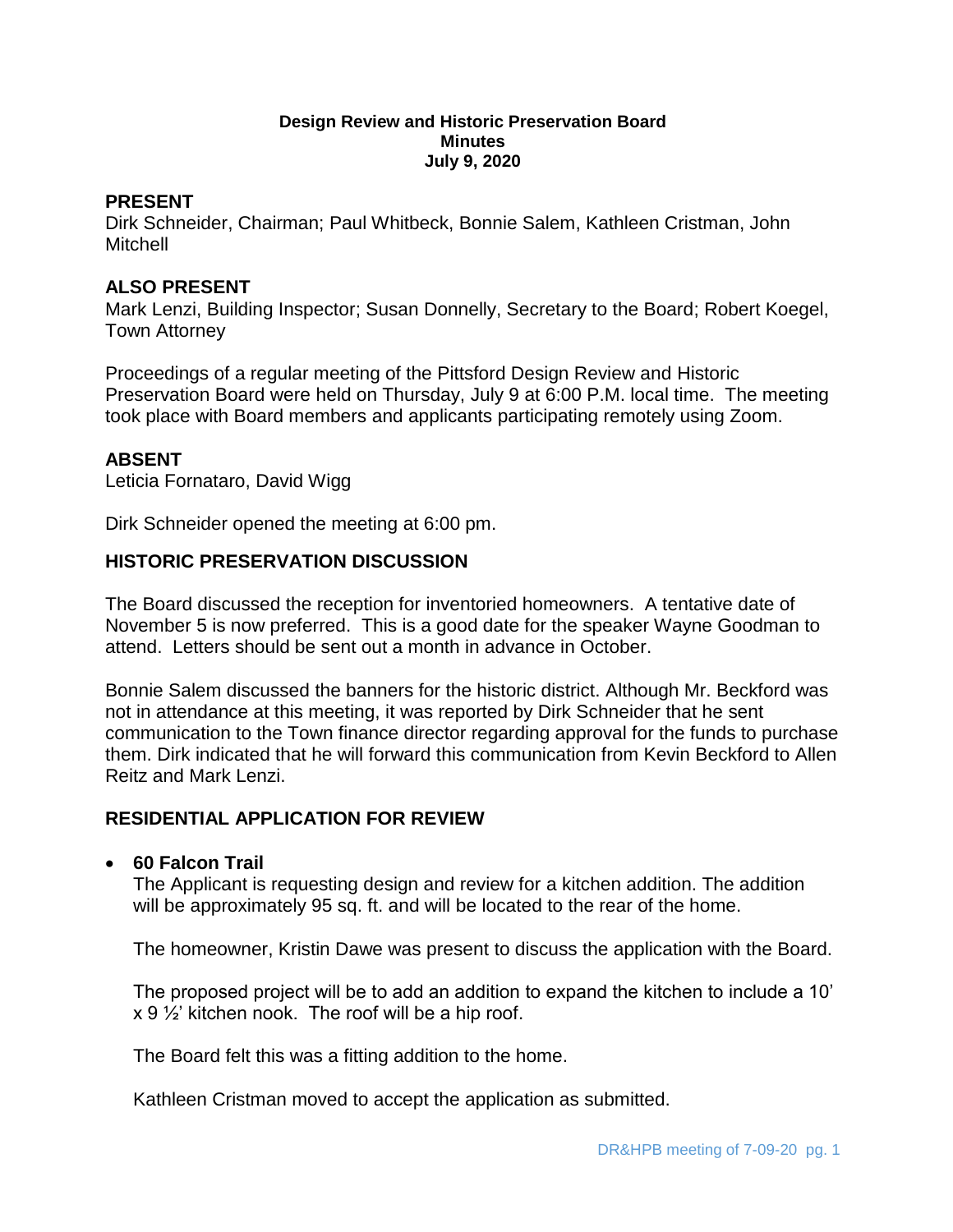Paul Whitbeck seconded.

Dirk Schneider called for a roll call vote.

Schneider voted aye. Salem voted aye. Mitchell voted aye. Cristman voted aye. Whitbeck voted aye.

# **RESIDENTIAL APPLICATION FOR REVIEW – NEW**

#### **23 & 25 Skylight Drive**

The Applicant is requesting design review for the proposed construction of a new town home dwelling. The proposed building will consist of 2 attached single family dwellings sharing a common wall. Lot 40 (23 Skylight Trail) will be approximately 2013 sq. ft. and Lot 39 (25 Skylight Trail) will be 2000 sq. ft. The town homes will be located in the new Alpine Ridge development.

Jeff Brokaw of Morrell Builders was present to discuss this application.

The submission from the applicant provided provided much confusion with the Board.

In general it was determined that it was difficult for the Board to discern given the submission of many different colors of X's and no key to those X's which unit was proposed to be built.

Once this was determined which unit would be built and after lengthy discussion, it was determined that the color rendering provided did not reflect the windows, garage doors or orientation of the garage that are proposed to be built and was only intended as a color representation of one of the units. Mr. Brokaw indicated that the blueprint drawing with front facing garages is the unit proposed to be built. However, the "color rendering" provided showed only the Booth Bay Blue coloration and not the Light Mist coloration of the second unit as Mr. Brokaw indicated that this townhouse unit would be two toned as indicated in the key plan. There was additional confusion from the key as to what the building step color meant. Mr. Brokaw explained the assigned color indicates which unit is to be stepped.

Several Board members indicated again that the use of three materials is overkill and "too busy". When the Board inquired what type of stone is going to be used Mr. Brokaw indicated he did not know that it is drawn on the blueprint to represent that stone is present. Mr. Brokaw stated three materials are what customers want and the Board has approved this at other locations. The Board indicated that it is time to put something in place as multiple materials are counter to the recommendations of the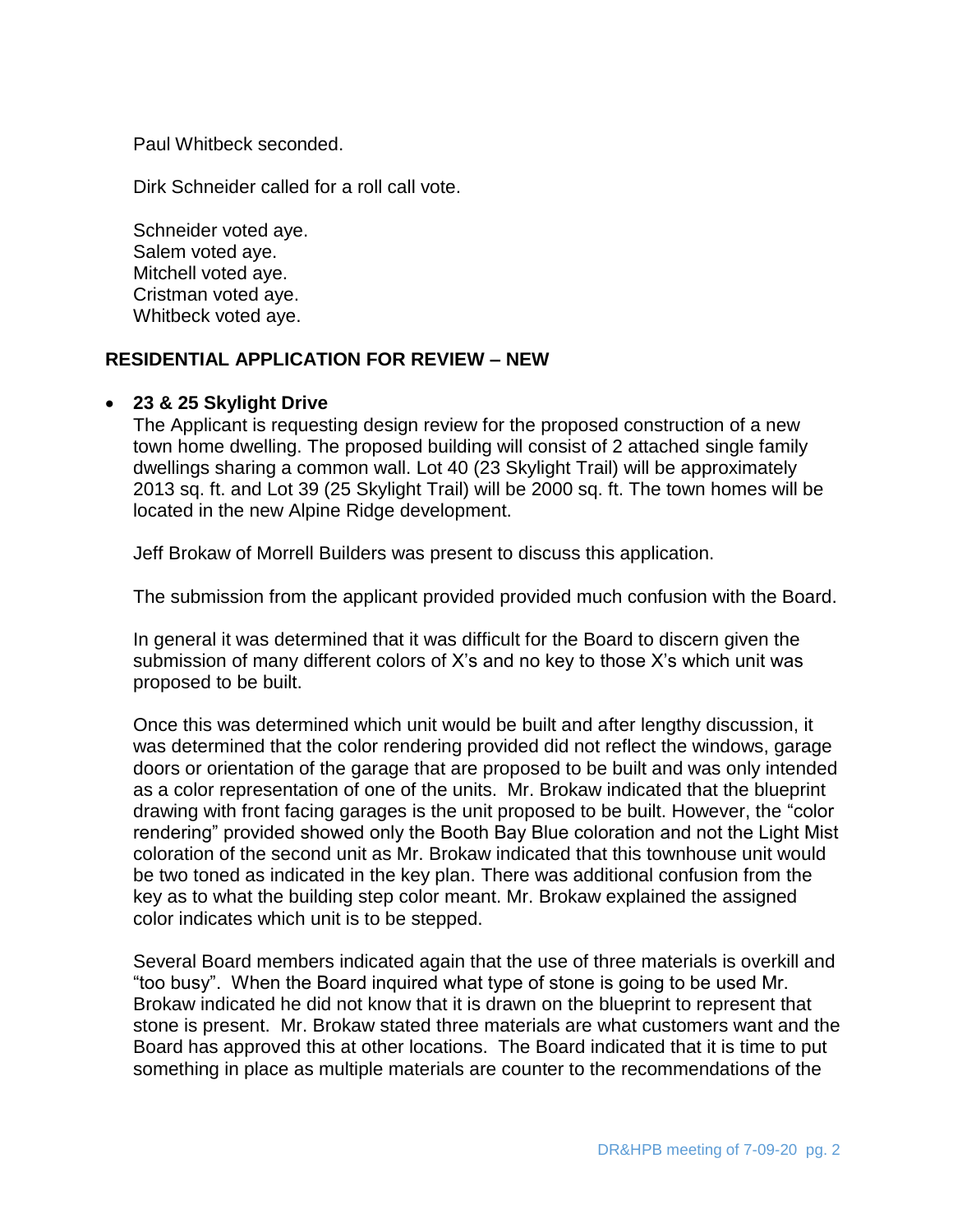Design Guidelines. The Board feels this is a concern and it is not too late to correct the situation at this subdivision.

Bonnie Salem noted her concerns about the lack of front door diversity. She quoted from the meeting minutes of October 19, 2019 where Jeff Morrell indicated that the design of the front doors could be "tweaked" to provide greater diversity. Bonnie asked if this is going to happen. Jeff Brokaw indicated he had no knowledge of this conversation with Mr. Morrell. Bonnie also inquired whether the same garage door would be used for all garages and Mr. Brokaw indicated yes. Bonnie Salem indicated that this lends to excessive similarity which is also discouraged in the guidelines. It was also noted that an overwhelming majority of the homes (34) have front loaded garages also discouraged in the guidelines. Mark Lenzi indicated that this parcel is approved as a subdivision and the number of units limits the amount of side load garages which can be used. The Board noted that the approval goes against what is outlined in the guidelines.

The Board further asked for further clarification of exactly what they being asked to approve by the Applicant. It was determined that the building with the red X with submitted blueprint drawing A-1 and A-2 and the two toned colors Booth Bay Blue and Light Mist are the colors submitted.

Finally, it was noted that corbels should be added under the right and left side fireboxes.

Dirk Schneider moved to approve the application for 23 & 25 Skylight Trail as submitted with the following conditions:

- 1. Corbels or brackets to be added under the right and left side fireboxes.
- 2. The colors of the units are two toned: Booth Bay Blue and Light Mist.

John Mitchell seconded.

Dirk Schneider moved for a roll call vote.

Mitchell voted aye Schneider voted aye Whitbeck voted nay Cristman voted nay Salem voted nay

The motion did not carry.

Jeff Brokaw asked what the problem is with the submission.

Dirk Schneider noted the following concerns: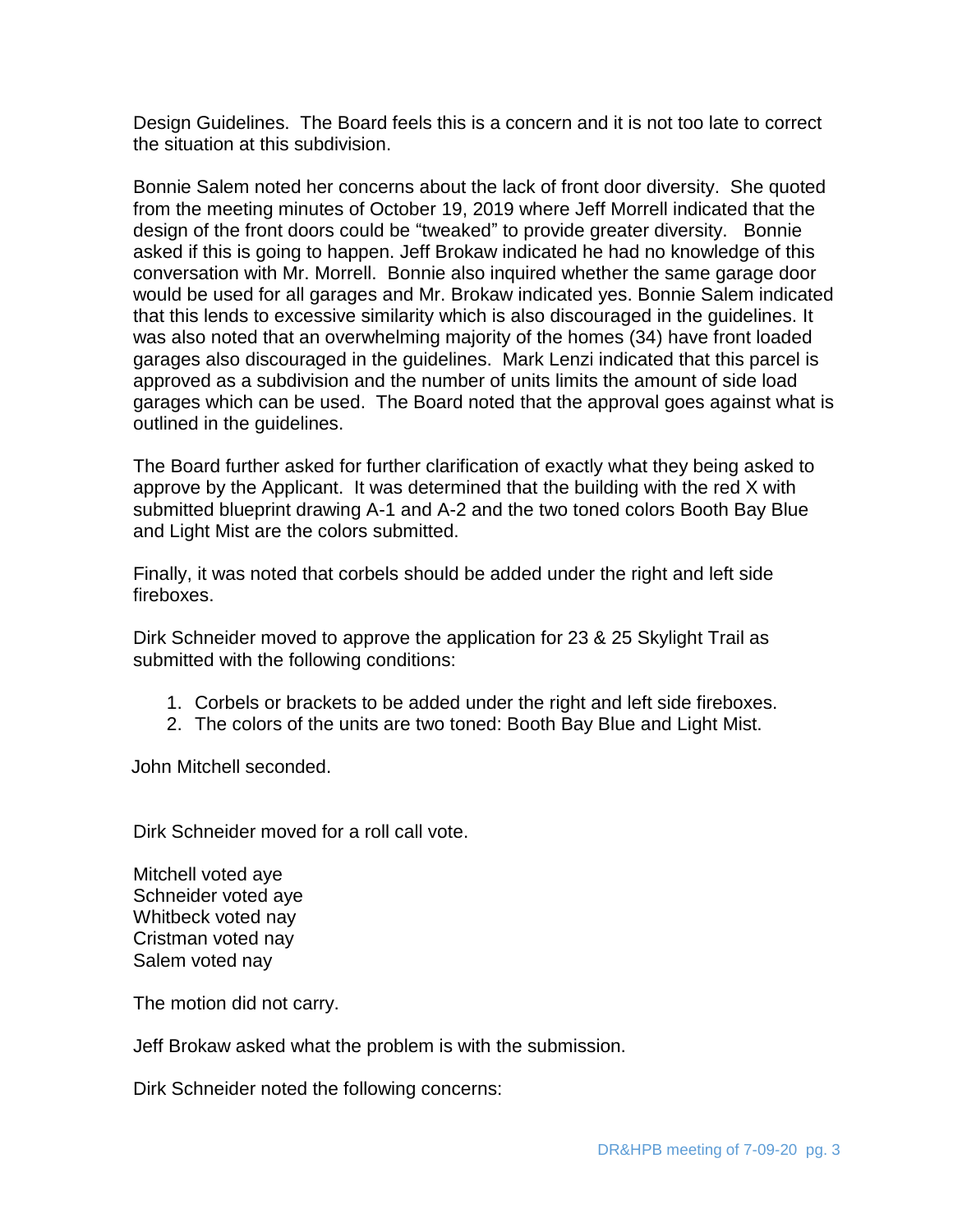The Board requires clearer documentation and clarification in the renderings they are asked to approve – the submission is not cohesive. He feels the renderings need to be clearly labeled and a better presentation of what is meaningful needs to be given.

Kathleen Cristman referenced the monotony of the design and the expection that the Design Guidelines would be taken into account into the drawings and plans. This expectation has not been met. She also expressed difficulty understanding the renderings.

Robert Koegel stated that the rendering needs to reflect what the Board is being asked to approve.

Mark Lenzi expressed to Mr. Brokaw that one of the largest concerns of this development was that of excessive similarity of design. He indicated that this was made clear to Jeff Morrell. He indicated to Mr. Brokaw is that the burden of proof of what was going to be built in on the builder and the Board needs to be able to visualize in no uncertain terms what they are being asked to approve.

# **INFORMAL REVIEW – DEMOLITION OF STORAGE BUILDING**

Mark Lenzi shared with the Board a request from Oak Hill Country Club for the demolition of a storage shed building in 1986. The building is not over 50 years old but Oak Hill Country Club clubhouse is an inventoried structure.

Bonnie Salem indicated that it is a dilemma because the materials of the storage shed matches the clubhouse and is one of the outbuildings of a historic building but the age does not justify keeping it.

Kathleen Cristman stated that the shed can be seen from the clubhouse. She felt that Oak Hill is removing trees and sinking down garage cans for a better view of the course and that the removal of this building which is not in use may be part of that.

Dirk Schneider added that this structure was not part of the original design of the Club and the removal of this shed may be part of an effort to return the course back to its original luster.

Mark Lenzi stated that this building was added for storage and bathroom facilities for tennis courts which are no longer in use. In addition, a tree has fallen on the porch of the structure.

Bonnie Salem supported the removal as a way of preserving the original look of the course. Paul Whitbeck indicated that Oak Hill Country Club is an important historic structure and it is important to pay attention to any changes. It was requested that a picture be taken before demolition to document what was there.